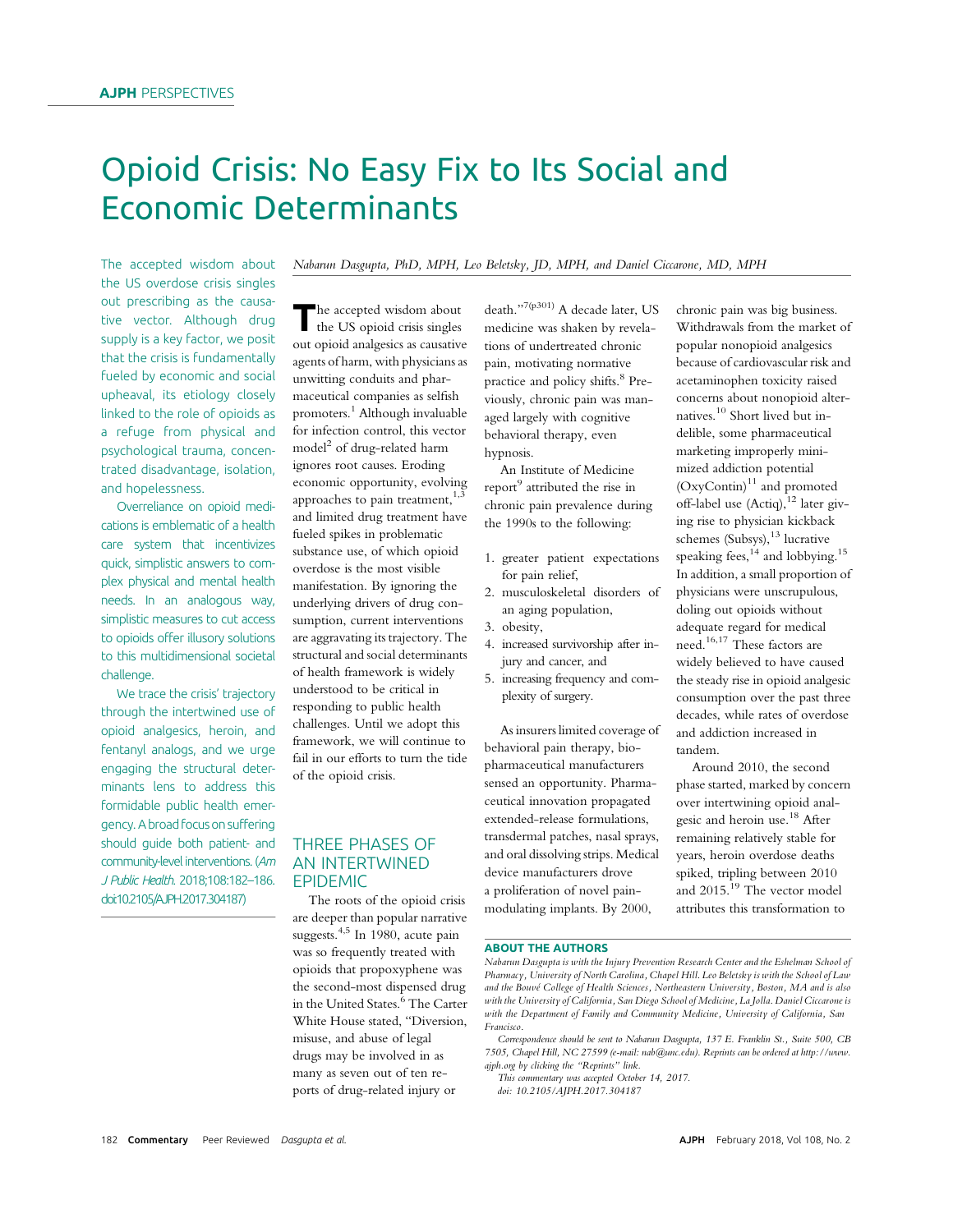an expanded pool of susceptible individuals: with rising dependency and tolerance, some people who used prescription opioids transitioned to a more potent and cheaper alternative.<sup>20</sup> This phase is contemporaneous with the reformulation of Oxy-Contin that made it difficult to crush, although this reformulation's contribution to the increase in heroin use is contested. $21$  More broadly during this time, clinicians and policymakers widely reassessed the effectiveness and safety of outpatient use of opioid analgesics.<sup>22</sup>

The third phase began in late 2013 and continues today. $23$  Increasingly efficient global supply chains and a sharp intensification in interdiction efforts created the conditions for the emergence of potent and less bulky products, for example, illicitly manufactured fentanyl and its analogs,<sup>24</sup> which are increasingly present in counterfeit pills and heroin.<sup>25</sup> Between 2013 and 2016, deaths attributed to fentanyl analogs spiked by a shocking 540% nationally, $26$  with pronounced regional increases.19,25 The rapid acceleration of the crisis has led to its designation as a national public health emergency. Contradicting the singular blame on health care as the gateway to addiction, individuals entering drug treatment are now more likely to report having started opioid use with heroin, not a specific prescription analgesic.<sup>27</sup>

In the vector model, the blame for this trajectory of opioid analgesic to heroin to synthetic opioid use rests with the drugs themselves and those who make them available. Although increased availability of prescription opioids fueled the overdose crisis, we have not adequately explored the source of the demand for these medicines.

## ROOT CAUSES

The vector argument must grapple with contradictory data. Prescription opioid overdose death rates have not yet dropped following declining opioid prescribing: the number of outpatient opioid analgesic prescriptions dropped 13% nationally between 2012 and 2015 $28$  (with sharper regional declines). Yet, the national overdose death rate surged 38% during those years.<sup>29</sup> Overdose deaths attributable to prescription opioids have not decreased proportionally to dispensing. Although there is a strong historic linear association between dispensed volume and overdose nationally,<sup>2</sup> these associations are less pronounced at the county level.<sup>30</sup> Alternative explanations include misclassification of synthetic opioid deaths, $31$ evolving autopsy protocols, time lag effects, $32$  and unused medication.

There are intuitive causal connections between poor health and structural factors such as poverty, lack of opportunity, and substandard living and working conditions. A comprehensive discussion of structural determinants of pain, addiction, and overdose is beyond the scope of this commentary. What is pertinent is that, although expansion of opioid availability may have catalyzed overdose rates,<sup>33</sup> an exclusive focus on opioid supply hampers effective responses.<sup>27</sup>

One powerful line of structural analysis focuses on "diseases of despair," referring to the interconnected trends in fatal drug overdose, alcohol-related disease, and suicide.<sup>34</sup> Since 1999, age-specific mortality attributed to these conditions has seen an extraordinary rise.<sup>34,35</sup> The trend is especially pronounced among middle-aged Whites without a college degree,

who are now dying earlier on average than did their parents which is anomalous outside of wartime. In an analysis focused on the Midwest, Appalachia, and New England (where the heroin, fentanyl, and both comingled epidemics are most pronounced), combined mortality rates for diseases of despair increased as county economic distress worsened.<sup>36</sup>

An alternate hypothesis suggests that an environment that increasingly promotes obesity coupled with widespread opioid use may be the underlying drivers of increasing White middle-class mortality.<sup>37</sup> Complex interconnections between obesity, disability, chronic pain, depression, and substance use have not been adequately explored. Additionally, suicides may be undercounted among overdose deaths.<sup>38</sup> Under both frameworks, social distress is a likely upstream explanatory factor.

The "reversal of fortunes", 37,39 in life expectancy saw rapid diffusion, going from largely limited to Appalachia and the Southwest in 2000 to nationwide by  $2015.^{34}$ The unprecedented 20-year difference in life expectancy between the healthiest and least healthy counties is largely explained by socioeconomic factors correlated with race/ ethnicity, behavioral and metabolic risk, and health care access.<sup>40</sup> These indicators are the most recent evidence of a long-term process of decline: a multidecade rise in income inequality and economic shocks stemming from deindustrialization and social safety net cuts. The 2008 financial crisis along with austerity measures and other neoliberal policies have further eroded physical and mental well-being.<sup>41</sup>

Poverty and substance use problems operate synergistically, at the extreme reinforced by

psychiatric disorders and unstable housing. The most lucrative employment in poorer communities is dominated by manufacturing and service jobs with elevated physical hazards, including military service. When sustained over years, on-the-job injuries can give rise to chronically painful conditions, potentially resulting in a downward spiral of disability and poverty. Although opioid analgesics may allow those with otherwise debilitating injuries to maintain employment, individuals in manual labor occupations appear to be at increased risk for nonmedical use.<sup>42</sup> In much of the country, the counties with the lowest levels of social capital have the highest overdose rates.<sup>43</sup> The interplay between social and genetic factors, too, is being elucidated. Individuals living in low socioeconomic neighborhoods were more likely to develop chronic pain after car crashes, a process mediated by stress response genes.<sup>44</sup> Interactions between environment and genetic polymorphisms may in part explain substance use early in life.45

The interpretation of the vector model has justified mass incarceration for minor drug charges, creating further tears in the social fabric of communities already reeling from a lack of opportunity.<sup>46</sup> Perversely, incarceration of people with opioid dependence leads to interrupted opioid tolerance and a drastic elevation in overdose risk.<sup>47</sup> Having a public record because of a drug conviction limits one's ability to obtain meaningful employment, reinforcing the penury that drove problematic drug use in the first place. Although those who see the crisis through the vector lens do not necessarily advocate punishment, the rhetorical dominance of this model has crowded out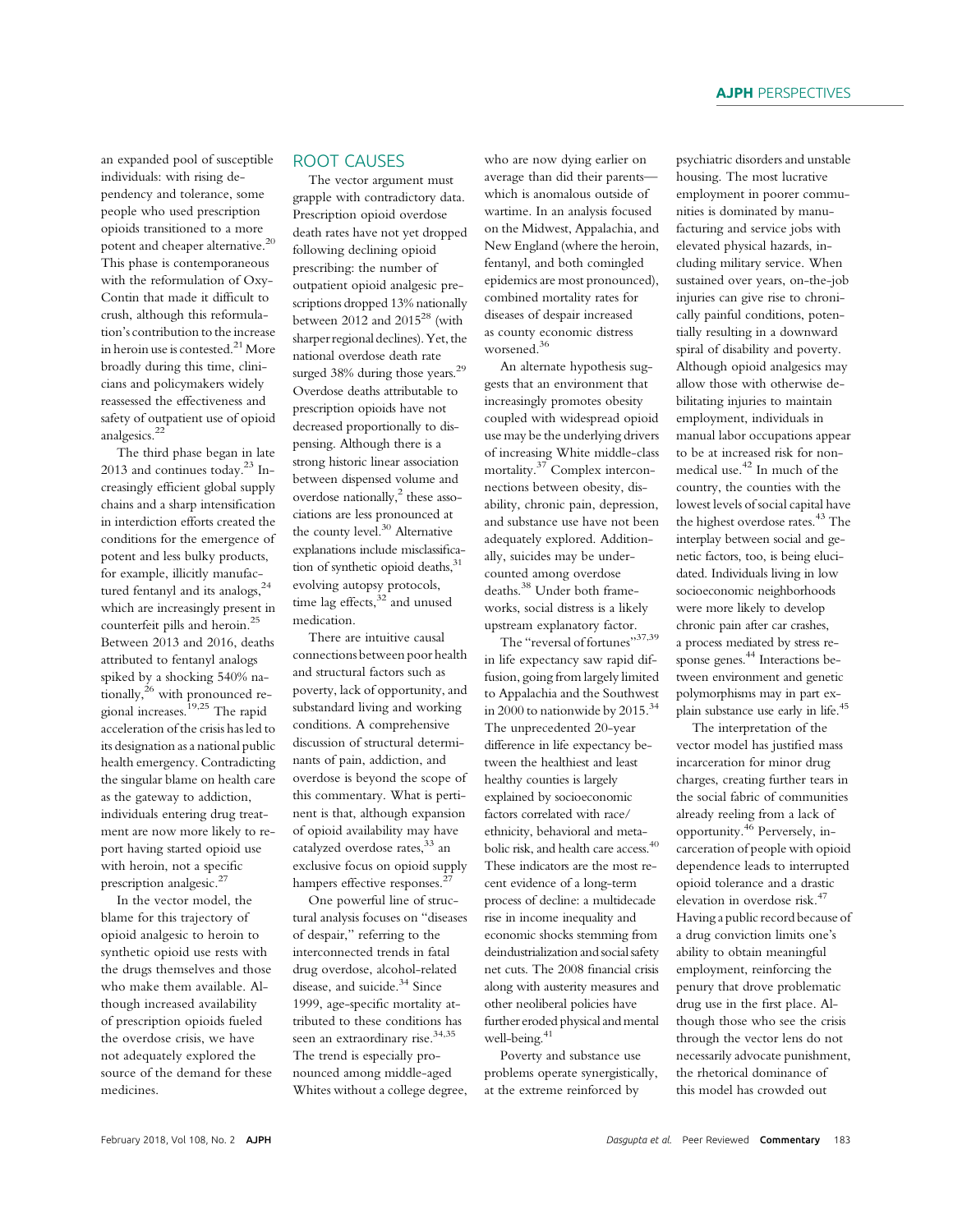investment in evidence-driven demand reduction and harm reduction approaches.<sup>24</sup>

In recasting pain as a broader condition that includes economic and social disadvantage, we urge an alternative explanation for the rising demand for opioids. It has been observed that people somaticize social disasters into physical pain. Subjective economic hardship was associated with new onset low back pain following the Great East Japan Earthquake.<sup>48</sup> Intensifying substance use may be a normal societal response to mass traumatic events, especially when experienced by people in lower socioeconomic strata. Increased alcohol use and binge drinking were noted after Hurricanes Katrina and Rita, with the greatest compensatory drinking among those with lower lifetime income trajectories.<sup>49</sup> Women experiencing work stressors after September 11, 2001, were more likely to have increased alcohol use.50 Longitudinal housing relocation studies suggest that drug use improves when people move to neighborhoods with less economic disadvantage.<sup>51</sup> Adverse childhood experiences have been strongly linked to subsequent substance use; likewise, childhood trauma, is associated with increased opioid use years later.52 People who use heroin in a deindustrialized steel production area of Pennsylvania cited economic hardship, social isolation, and hopelessness as reasons for drug use, explicitly calling for jobs and community reinvestment to stem overdoses.<sup>53</sup> Yet, some communities' protective family<sup>54</sup> and social structures generate resilience that mitigates negative impacts from the collision of economic hardship, substance use, and depression.<sup>55</sup>

Collectively, these observations challenge us to expand our conceptualizations of the opioid crisis beyond the vector model. A seminal National Academy of Sciences report provides this summary:

overprescribing was not the sole cause of the problem. While increased opioid prescribing for chronic pain has been a vector of the opioid epidemic, researchers agree that such structural factors as lack of economic opportunity, poor working conditions, and eroded social capital in depressed communities, accompanied by hopelessness and despair, are root causes of the misuse of opioids and other substances.56(p1–9)

# TO TURN THE TIDE, FOCUS ON SUFFERING

The observation that Canada and the United States have the highest per capita opioid analgesic consumption is central to the belief that these medicines are overprescribed, leading to the unrealistic expectation that curtailing dispensing will automatically reduce overdose. In practice, overprescribing is an amalgamation of prescribing behaviors encompassing starting dose, number of units in a prescription, dosing schedules, potency, and other factors. A rational approach would treat these as parallel but distinct issues. Yet, the legislative and clinical reaction has included efforts to bring dosage below arbitrary targets or abandon patients who do not conform to clinically arbitrary expectations.<sup>30</sup>

The emphasis on prescribing volume may be a manifestation of subconscious racial bias that frames the famously White opioid crisis as inadvertently induced by physicians; this stands in direct contrast with previous drug panics perceived to afflict minorities, whose drug use was considered a moral failing.57,58

This framing, along with the medicalized view of addiction, leaves intact the dignity of people seeking drug treatment—no doubt a positive rhetorical change if applied to all people. Yet, we have spent decades pathologizing members of minority communities for turning to drugs to cope with social stressors and structural inequities. That these phenomena may also afflict White, rural, and suburban communities is emerging as a new realization in public discourse. However, overdose is not isolated to these areas: approximately 41% of drug overdose deaths occur in urban counties, 26% in the suburbs, 18% in small metropolitan areas, and 15% in rural communities.<sup>59</sup> Native Americans are disproportionally affected by overdose deaths as are African Americans in Illinois, Wisconsin, Missouri, Minnesota, West Virginia, and Washington, DC, among other places.<sup>60a, 60b</sup>

This is not merely a story about disadvantage (in income, race, place, etc.). On the basis of epidemiological studies, structural advantages in health care access may have contributed to increased opioid prescribing<sup>61</sup> and avail $ability<sup>62</sup>$  among White patients. However, reverse associations were observed in controlled clinic-based experiments in which Black patients ended up receiving more opioids, possibly mediated through interactions with patient assertiveness,  $63$  physician gender, and cognitive load.64 Regardless, the experience of many seeking health care to manage long-term pain and substance use disorders is tinged with racial undertones. Diez Roux warns:

We should guard against the unintended consequence that the focus on the increase in death rates in some Whites (significant as they are) detract attention from the persistent health inequities by race and social class, which are so large that they dwarf the size of what is a very troublesome<br>increase in some Whites.<sup>65(p1566)</sup>

Alas, the US health care system is unprepared to meet the demands elucidated by a structural factors analysis. Even at the patient level, the intersection of social disadvantage, isolation, and pain requires meaningful clinical attention that is difficult to deliver in high-throughput primary care. Some providers struggle with addressing complex, chronic medical conditions requiring regular follow-up, especially with limited recourse to nonpharmacological alternatives and the predominantly urban concentration of specialty services. Patient contracts, urine drug tests, and prescription monitoring can generate mutual distrust in the provider–patient relationship when applied inconsistently, giving rise to uneven care delivery and inducing perceptions of intentional mistreatment.<sup>66</sup> In Wisconsin, the prescription drug monitoring program includes patients' convictions and suspected drug violations, straying into ethically hazy realms of social control. Patients suspected of drugseeking behavior are "fired" instead of receiving enhanced care, as compassion would dictate.<sup>67</sup> Institutional, legal, and insurance architecture have robbed clinicians of time and incentives to continue care for these patients.

Access to evidence-based treatment for opioid use disorder, such as methadone and buprenorphine, must be rapidly improved. The hardest hit states, such as West Virginia and Kentucky, prohibit Medicaid coverage of methadone maintenance, and insurance preauthorization prevents low threshold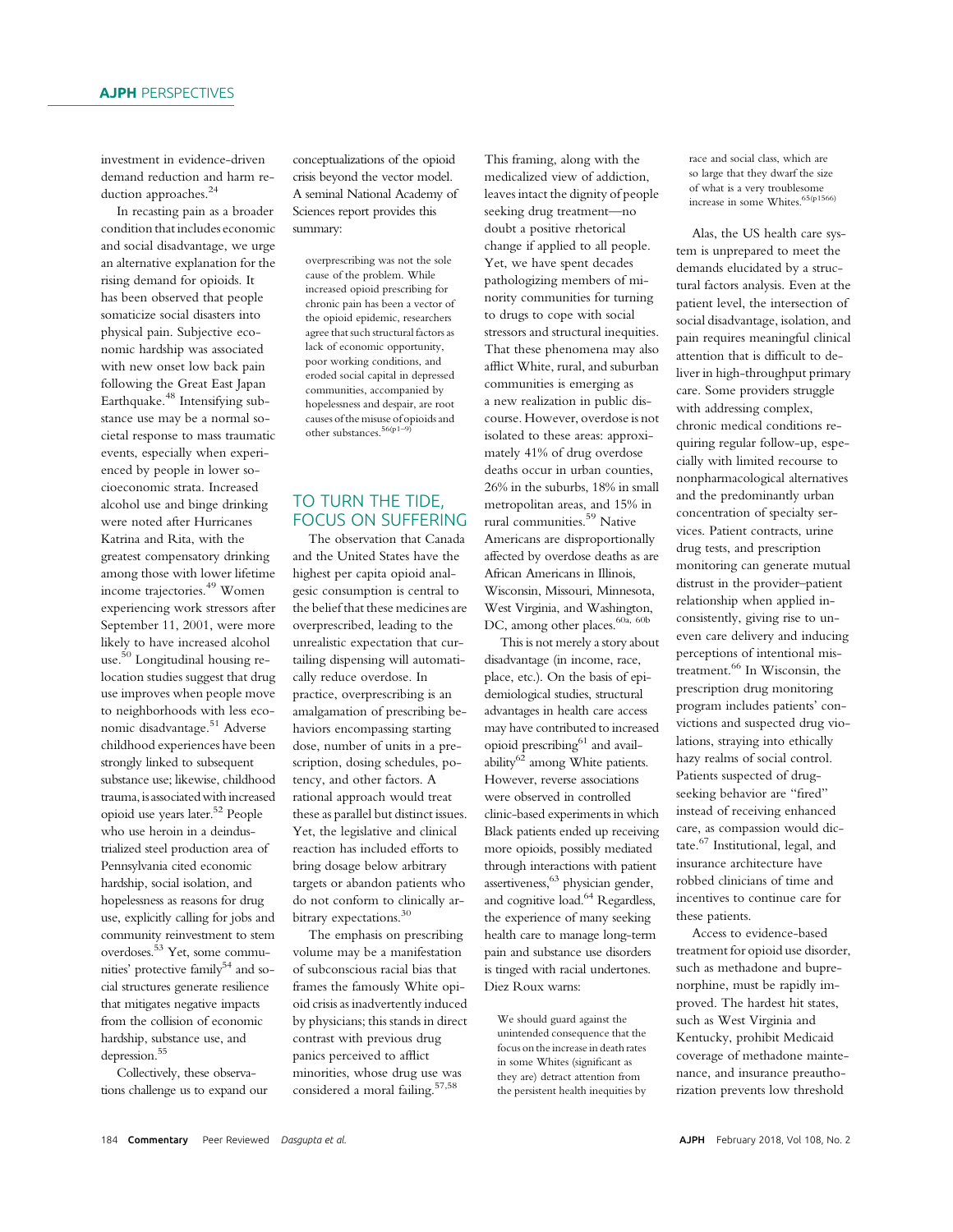access among privately insured patients. The Appalachian Regional Commission recommended economic development strategies in addition to increased access to treatment services, prevention, and overdose medications.<sup>68</sup> Yet, proposed federal health care reforms threaten to further exacerbate existing service gaps.<sup>69</sup> Although national policy emphasizes medically assisted treatment, the social stigma of these treatments is widespread, carrying unrealistic expectations for quick fixes and a pervasive belief in "detox," as exemplified by television shows popularizing coercive interventions.

"Suffering" may be a better focus for physicians than "pain."<sup>70</sup> Others have argued for "compassion."<sup>67</sup> Health care providers have a role in reducing suffering historically and ethically. We have lost the commonsense imperative to engage those who use opioids in comprehensive care, especially during periods when access to opioids may be fluctuating. These tenets also may justify limited regimes to treat acute pain for veritable patient need.

The social determinants lens lays bare the urgency of integrating clinical care with efforts to improve patients' structural environment.71 Training health care providers in "structural competency" is promising,<sup>72</sup> as we scale up partnerships that begin to address upstream structural factors such as economic opportunity, social cohesion, racial disadvantage, and life satisfaction. These do not typically figure into the mandate of health care but are fundamental to public health.

As with previous drug crises and the HIV epidemic, root causes are social and structural and are intertwined with genetic, behavioral, and individual factors. It is

our duty to lend credence to these root causes and to advocate social change. **AJPH** 

### **CONTRIBUTORS**

N. Dasgupta and L. Beletsky contributed equally to this commentary. All authors participated in conceptualization, research, drafting, and editing of the commentary.

#### ACKNOWLEDGMENTS

L. Beletsky acknowledges support from National Institutes of Health (NIH)/National Institute on Drug Abuse (NIDA) grants R01DA039073 and R37DA019829. D. Ciccarone acknowledges support from NIH/NIDA grant DA037820.

N. Dasgupta is a part-time employee of the RADARS System, which had no involvement in this commentary. The RADARS System is the property of Denver Health and Hospital Authority, a political subdivision of the State of Colorado. Many manufacturers of controlled substances (including prescription opioids or stimulants) as well as federal government agencies subscribe to the RADARS System. Subscribers receive information, but do not participate in developing the System, data collection, or analysis of the data. They do not have access to the raw data. Employees are prohibited from personal financial relationships with any biopharmaceutical company.

The authors thank the six peer reviewers for their insightful comments, which helped shape the final version of the commentary.

#### **REFERENCES**

1. Madras BK. The surge of opioid use, addiction, and overdoses: responsibility and response of the US health care system. JAMA Psychiatry. 2017; 74(5):441–442.

2. Dasgupta N, Kramer ED, Zalman MA, et al. Association between non-medical and prescriptive usage of opioids. Drug Alcohol Depend. 2006;82(2):135–142.

3. Meldrum ML. The ongoing opioid prescription epidemic: historical context. Am J Public Health. 2016;106(8):1365– 1366.

4. Jenkins P. Synthetic Panics: The Symbolic Politics of Designer Drugs. New York, NY: New York University Press; 1999.

5. Herzberg D, Guarino H, Mateu-Gelabert P, Bennett AS. Recurring epidemics of pharmaceutical drug abuse in America: time for an all-drug strategy. Am J Public Health. 2016;106(3):408–410.

6. Schnoll S. Pain. In: Cohen S, Katz D, Buchwalk C, Solomon J, eds. Frequently Prescribed and Abused Drugs, Their Indications, Efficacy and Rational Prescribing. Rockville, MD: National Institute on Drug Abuse; 1982:41–55.

7. US Government. Summary and recommendations of the 1980 White House conference on prescription drug misuse, abuse and diversion. In: Wilford BB, ed. Balancing the Response to Prescription Drug Abuse. Chicago, IL: American Medical Association; 1990:301–307.

8. Wailoo K. Pain: A Political History. Baltimore, MD: Johns Hopkins University Press; 2014.

9. Institute of Medicine. Relieving Pain in America: A Blueprint for Transforming Prevention, Care, Education, and Research. Washington, DC: National Academies Press; 2011.

10. Conaghan PG. A turbulent decade for NSAIDs: update on current concepts of classification, epidemiology, comparative efficacy, and toxicity. Rheumatol Int. 2012; 32(6):1491–1502.

11. Griffin H, Miller B. OxyContin and a regulation deficiency of the pharmaceutical industry: rethinking statecorporate crime. Crit Criminol. 2011; 19(3):213–226.

12. US Department of Justice. Biopharmaceutical company, Cephalon, to pay \$425 million & enter plea to resolve allegations of off-label marketing. Available at: [https://www.justice.gov/](https://www.justice.gov/archive/opa/pr/2008/September/08-civ-860.html) [archive/opa/pr/2008/September/08](https://www.justice.gov/archive/opa/pr/2008/September/08-civ-860.html) [civ-860.html.](https://www.justice.gov/archive/opa/pr/2008/September/08-civ-860.html) Accessed August 11, 2017.

13. US Attorney's Office District of Massachusetts. Pharmaceutical executives charged in racketeering scheme. Available at: [https://www.justice.gov/usao-ma/](https://www.justice.gov/usao-ma/pr/pharmaceutical-executives-charged-racketeering-scheme) [pr/pharmaceutical-executives-charged](https://www.justice.gov/usao-ma/pr/pharmaceutical-executives-charged-racketeering-scheme)[racketeering-scheme](https://www.justice.gov/usao-ma/pr/pharmaceutical-executives-charged-racketeering-scheme). Accessed August 11, 2017.

14. Hadland SE, Krieger MS, Marshall BDL. Industry payments to physicians for opioid products, 2013–2015. Am J Public Health. 2017;107(9):1493–1495.

15. Becker WC, Fiellin DA. Abusedeterrent opioid formulations—putting the potential benefits into perspective. N Engl J Med. 2017;376(22):2103– 2105.

16. Wesson D. Prescription drug abuse, fault-finding, and responsibility. In: Wilford B, ed. Balancing the Response to Prescription Drug Abuse. Chicago, IL: American Medical Association; 1990.

17. Davis CS, Carr DH. Self-regulating profession? Administrative discipline of "pill mill" physicians in Florida. Subst Abus. 2017;38(3):265–268.

18. Unick GJ, Rosenblum D, Mars S, Ciccarone D. Intertwined epidemics: national demographic trends in hospitalizations for heroin- and opioid-related overdoses, 1993–2009. PLoS One. 2013; 8(2):e54496.

19. Centers for Disease Control and Prevention. Increases in heroin overdose deaths—28 states, 2010 to 2012. MMWR Morb Mortal Wkly Rep. 2014;63(39): 849–854.

20. Mars SG, Bourgois P, Karandinos G, Montero F, Ciccarone D. "Every 'never' I ever said came true": transitions from opioid pills to heroin injecting. Int J Drug Policy. 2014;25(2):257–266.

21. Compton WM, Jones CM, Baldwin GT. Relationship between nonmedical prescription-opioid use and heroin use. N Engl J Med. 2016;374(2):154–163.

22. Knight KR, Kushel M, Chang JS, et al. Opioid pharmacovigilance: a clinicalsocial history of the changes in opioid prescribing for patients with co-occurring chronic non-cancer pain and substance use. Soc Sci Med. 2017;186:87–95.

23. Ciccarone D. Fentanyl in the US heroin supply: a rapidly changing risk environment. Int J Drug Policy. 2017;46: 107–111.

24. Beletsky L, Davis CS. Today's fentanyl crisis: prohibition's iron law, revisited. Int J Drug Policy. 2017;46:156–159.

25. Prekupec MP, Mansky PA, Baumann MH. Misuse of novel synthetic opioids: a deadly new trend. J Addict Med. 2017; 11(4):256–265.

26. Katz J. The first count of fentanyl deaths in 2016: up 540% in three years. Available at: [https://www.nytimes.](https://www.nytimes.com/interactive/2017/09/02/upshot/fentanyl-drug-overdose-deaths.html) [com/interactive/2017/09/02/upshot/](https://www.nytimes.com/interactive/2017/09/02/upshot/fentanyl-drug-overdose-deaths.html) [fentanyl-drug-overdose-deaths.html](https://www.nytimes.com/interactive/2017/09/02/upshot/fentanyl-drug-overdose-deaths.html). Accessed October 9, 2017.

27. Cicero TJ, Ellis MS, Kasper ZA. Increased use of heroin as an initiating opioid of abuse. Addict Behav. 2017;74:63–66.

28. US Food and Drug Administration. Utilization patterns of opioid analgesics inthe pediatric population, background package addendum. Available at: [https://www.fda.](https://www.fda.gov/downloads/AdvisoryCommittees/CommitteesMeetingMaterials/Drugs/AnestheticAndAnalgesicDrugProductsAdvisoryCommittee/UCM519724.pdf) [gov/downloads/AdvisoryCommittees/](https://www.fda.gov/downloads/AdvisoryCommittees/CommitteesMeetingMaterials/Drugs/AnestheticAndAnalgesicDrugProductsAdvisoryCommittee/UCM519724.pdf) [CommitteesMeetingMaterials/Drugs/](https://www.fda.gov/downloads/AdvisoryCommittees/CommitteesMeetingMaterials/Drugs/AnestheticAndAnalgesicDrugProductsAdvisoryCommittee/UCM519724.pdf) [AnestheticAndAnalgesicDrugProducts](https://www.fda.gov/downloads/AdvisoryCommittees/CommitteesMeetingMaterials/Drugs/AnestheticAndAnalgesicDrugProductsAdvisoryCommittee/UCM519724.pdf) [AdvisoryCommittee/UCM519724.pdf.](https://www.fda.gov/downloads/AdvisoryCommittees/CommitteesMeetingMaterials/Drugs/AnestheticAndAnalgesicDrugProductsAdvisoryCommittee/UCM519724.pdf) Accessed May 25, 2017.

29. Centers for Disease Control and Prevention. About multiple cause of death 1999–2015. Available at: [https://wonder.](https://wonder.cdc.gov/mcd-icd10.html) [cdc.gov/mcd-icd10.html.](https://wonder.cdc.gov/mcd-icd10.html) Accessed May 1, 2017.

30. Kertesz SG. Turning the tide or riptide? The changing opioid epidemic. Subst Abus. 2017;38(1):3–8.

31. Dasgupta N, Proescholdbell S, Sanford C, et al. Defining controlled substances overdose: should deaths from substance use disorders and pharmaceutical adverse events be included? J Clin Toxicol. 2013;3(3):1–8.

32. Alexandridis AA, McCort A, Ringwalt CL, et al. A statewide evaluation of seven strategies to reduce opioid overdose in North Carolina. Inj Prev. 2017; Epub ahead of print.

33. McCaig L. Historical Estimates From the Drug Abuse Warning Network, 1978–94. Estimates of Drug-Related Emergency Department Episodes. Rockville, MD: Substance Abuse and Mental Health Services Administration; 1996.